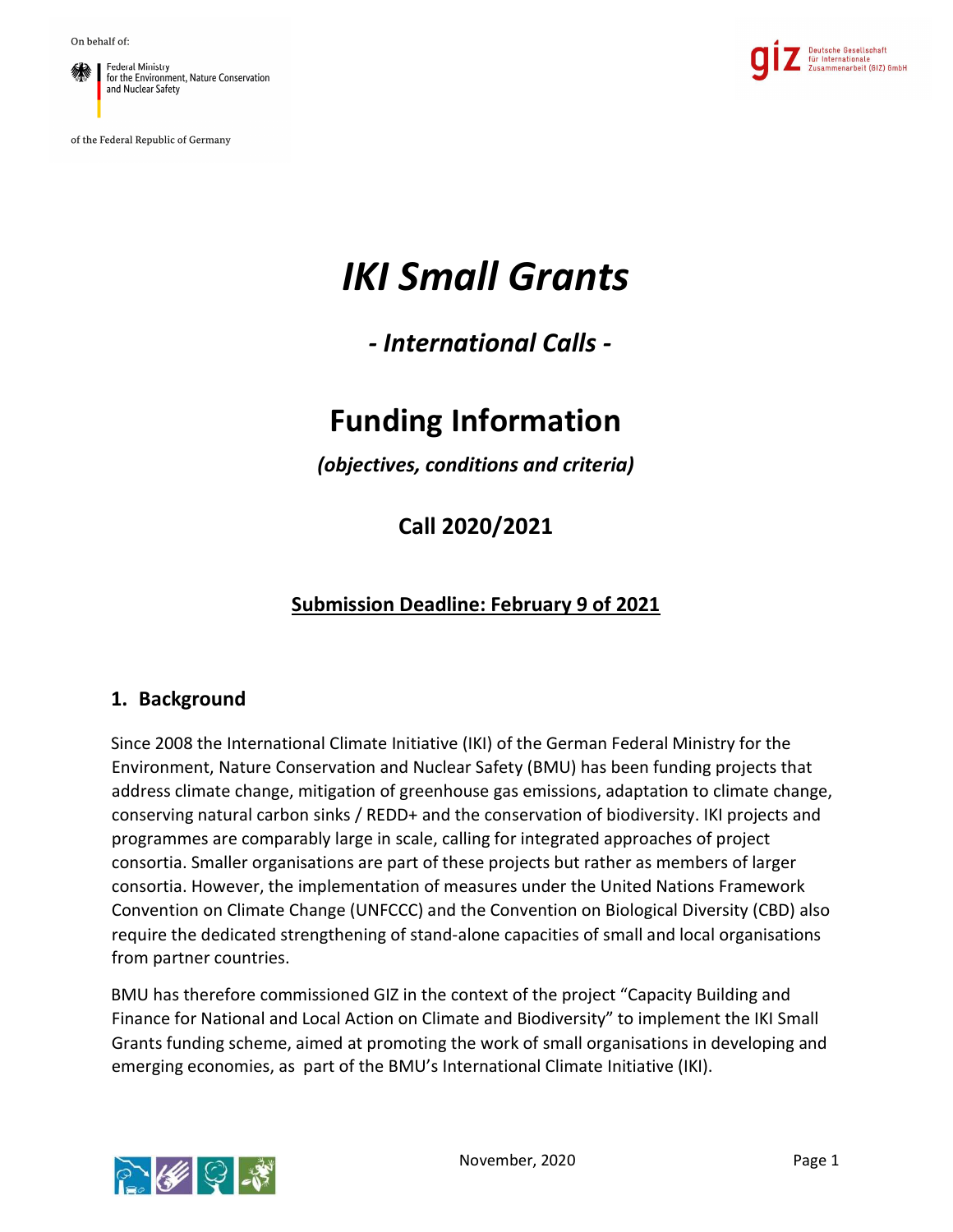



The call for project proposals, the selection process and the disbursement of funds are handled by GIZ and in accordance with GIZ procedures.

### 2. Objectives

The focus of the IKI Small Grants scheme is to provide support to the implementation of both the United Nation Framework Convention on Climate Change (UNFCCC) in enacting the Paris Agreement as well as to the Convention on Biological Diversity (CBD) in addressing the global loss of biodiversity (Aichi Targets and the goals of the future post 2020 Global Biodiversity Framework). With the IKI Small Grants scheme BMU extends its IKI strategy and outreach to small national, regional and local organisations to encourage active citizen involvement and local approaches to threats caused by climate change and biodiversity loss. They will be supported through the financing of the proposed projects but will also receive support through accompanying measures for capacity development of their organisations. Furthermore, organisations will be aided where possible and necessary by GIZ in enlarging their networks and integrating their activities into national policy objectives.

Project proposals must clearly address one of the IKI funding areas (although in some cases project concepts might include more than one funding area):

- Mitigating greenhouse gas emissions
- Adapting to the impacts of climate change
- Conserving natural carbon sinks / REDD+
- Conserving biological diversity

Please note that project proposals must clearly focus on solving challenges related to climate change or nature conservation. Proposals with another key focus will not be considered. Please refer to the IKI homepage for details on the four IKI funding areas: https://www.international-climate-initiative.com/en/issues.

Innovative and ambitious projects with the focus of mitigating greenhouse gas emissions are explicitly invited and especially welcome.

Proposals that include the empowerment of women and address gender-specific issues are also encouraged. A limited number of projects which particularly address gender issues or are submitted by women's rights organisations or networks will be selected.

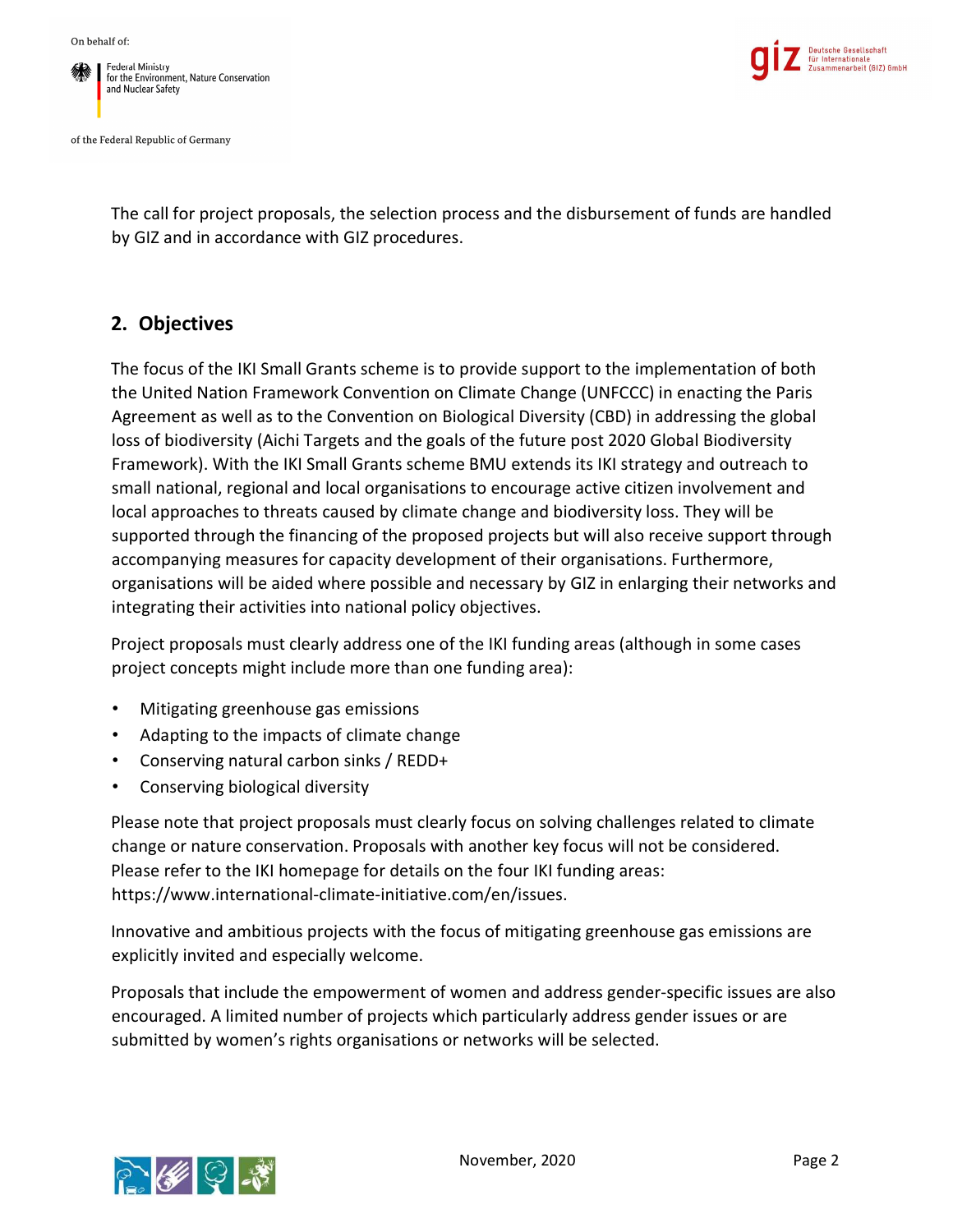



#### 3. Partner countries

Applicants of project proposals must be based and registered in countries that fulfil the criteria for Official Development Assistance (ODA) defined by the Development Assistance Committee (DAC) of the Organisation for Economic Co-operation and Development (OECD). Please consult the DAC List of ODA Recipients<sup>1</sup>. Projects must be implemented in countries included in this list. Projects with a global focus will not be funded.

### 4. Conditions for funding

The IKI Small Grants scheme will generally select project proposals with a total funding volume between EUR 60,000 and EUR 100,000 but with the following exceptions:

Projects in the area of mitigation of climate change can submit proposals with a total funding volume of up to EUR 200,000, in case construction of specific mitigation facilities is an integral part of the project concept (like solar panels or wind energy turbines), which requires a higher financial input. Through this, IKI Small Grants aims for a better balance between the building of facilities and capacity development measures.

In specific and very well-founded cases, projects in the field of adaptation to climate change can also apply for funding of up to EUR 200,000 with the same justification as above (e.g. irrigation systems).

Proposals with financial requests over or under the above amounts will not be considered.

Project funding will only be granted to

- not-for-profit organisations
- for-profit non-government organisations if they pursue strictly non-profit objectives within the scope of their proposed project

Individuals or natural persons, one-woman/man organisations and government organisations are not eligible for funding. Also excluded are branches of organisations based in a non-ODAcountry.

<sup>1</sup> http://www.oecd.org/dac/financing-sustainable-development/development-finance-standards/DAC-List-of-ODA-Recipients-for-reporting-2020-flows.pdf

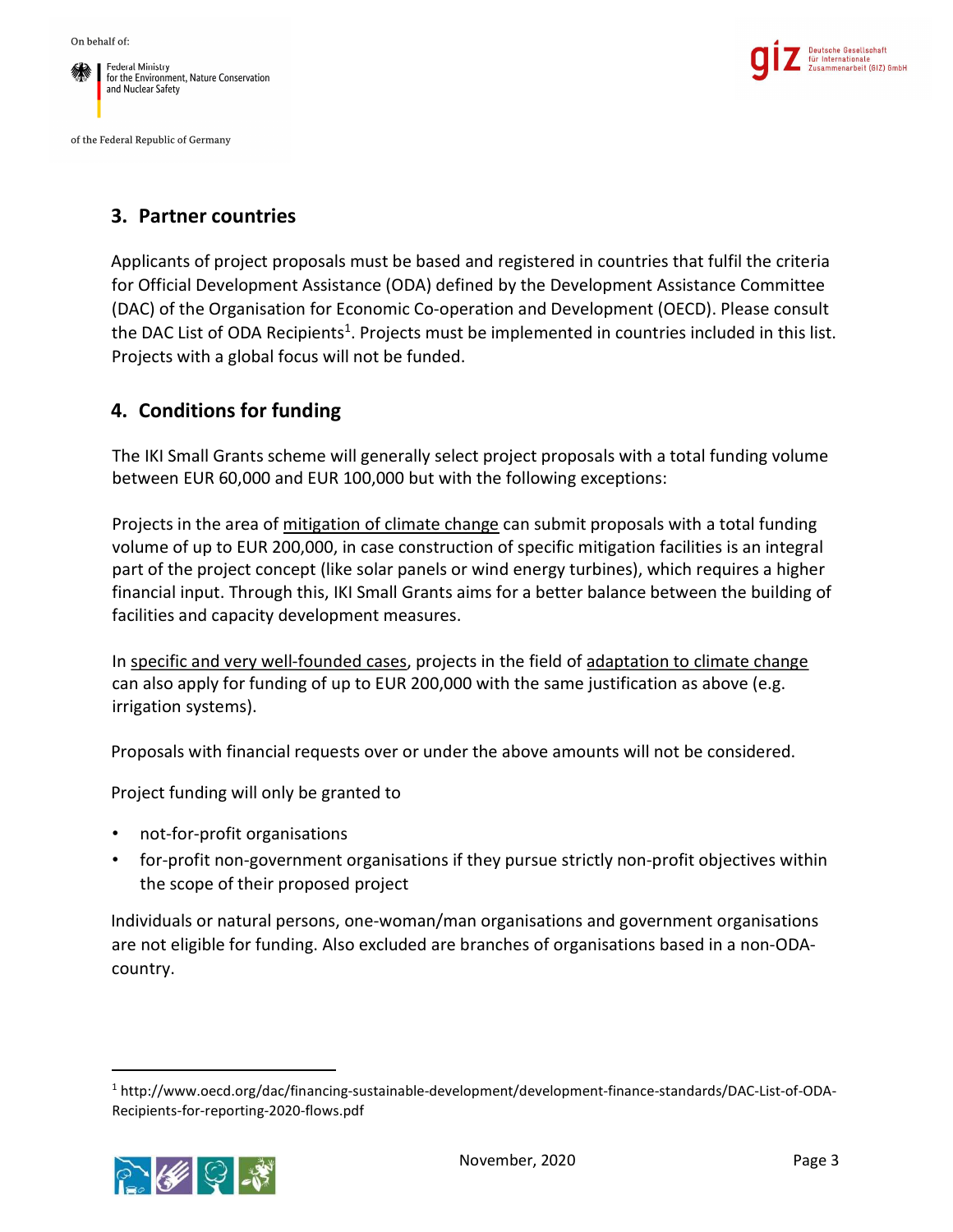



Applicants will have to meet a set of requirements such as legal status and accounting capabilities and provide evidence for these.

- Only organisations which have existed for at least three years are eligible for funding,
- The average annual revenue of the organisation in the last three years should not exceed EUR 500,000 (five hundred thousand euros),
- The funding volume shall not exceed the average annual revenue of the last three years,
- There have been no allegations or investigations of corruption or other offences (e.g. fraud, embezzlement, breach of trust) against the organisation, its board members or officers in the last five years,
- For further information regarding the application process read our "application guidelines". This document can be downloaded on the IKI website.

# 5. Capacity building

As mentioned above this funding programme is aimed at strengthening the capacities of small local, national or regional organisations in ODA countries through accompanying capacity development measures. Well-designed capacity development measures for applying non-profit organisations will play an important role in the evaluation of project proposals.

For-profit organisations that propose a project which pursues strictly non-profit objectives are eligible for funding but will not receive those accompanying measures.

For details regarding capacity building please also consider all information given in the IKI Small Grants online application system and in the application guidelines.

# 6. Conceptional priorities

We explicitly encourage projects which:

- support the implementation or increase the ambition of nationally determined contributions (NDCs),
- address the risks, challenges and opportunities of global megatrends (e.g. increasing demand for natural resources, rapid urbanization, digitalisation) or the COVID-19 pandemic in the context of climate change,
- support a just transition of economies towards decarbonization including fair social change especially for underprivileged groups,
- strengthen networks, knowledge sharing and cooperation of organisations working on climate change and biodiversity related issues,

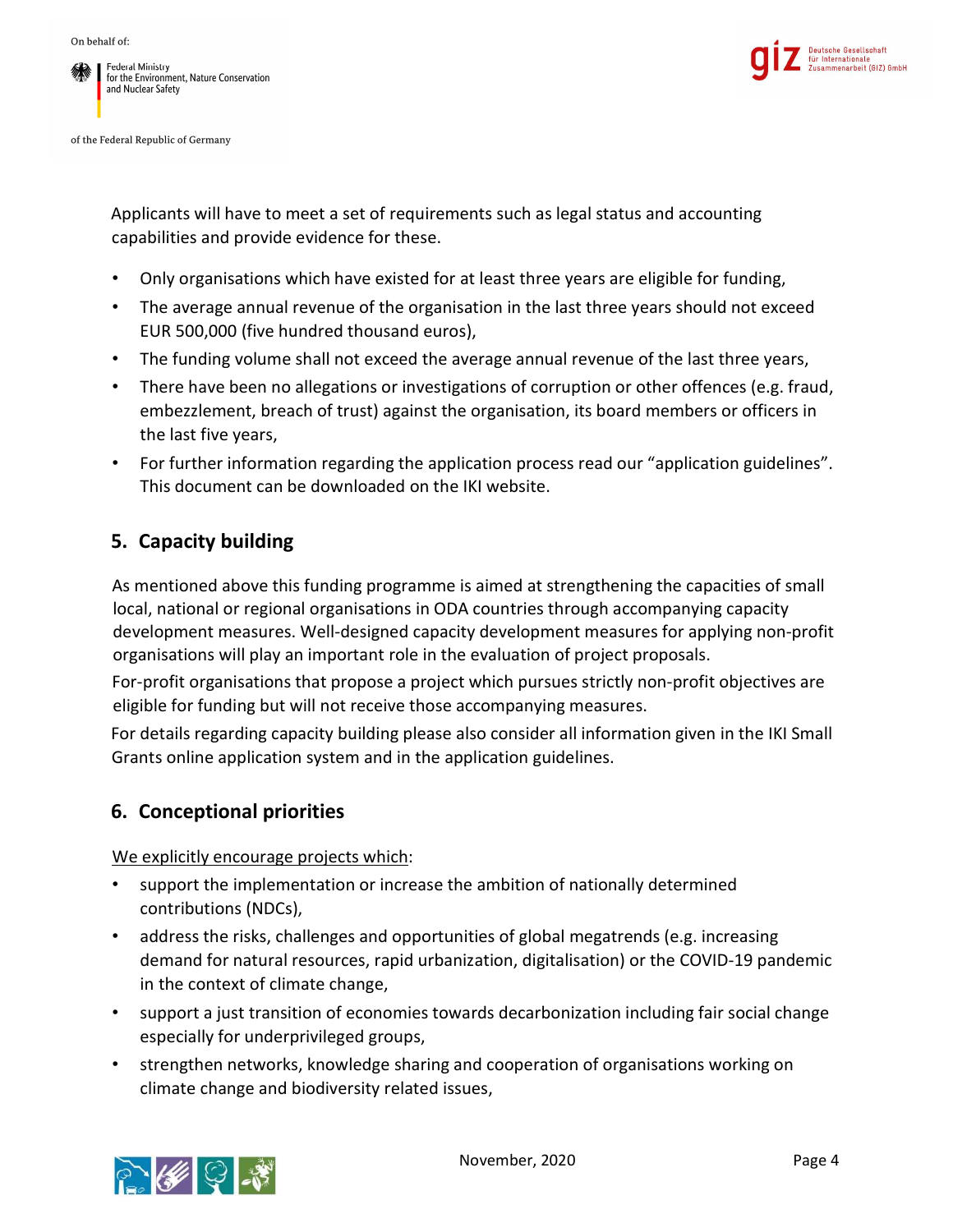



- develop and promote the use of climate smart technologies,
- contribute to awareness building and education regarding climate change and biodiversity,
- develop and introduce economic incentives favourable for climate and biodiversity,
- Proposals that engage in cross-sectoral and multi-stakeholder cooperation, involve the local population, and strengthen gender equality in society are encouraged. The project should be embedded within an enabling environment and produce tangible and practical results that can be replicated further.

The IKI Small Grants scheme will not finance research projects unless they have a strong implementation component.

#### 7. Selection criteria

We recommend paying special attention to the following selection criteria:

- The relevance of the proposed project for the objectives of IKI Small Grants (as specified in this funding information and on the IKI website),
- The quality of the project concept and ambition (comprehensibility, effectiveness, choice of appropriate methods, feasibility regarding the project duration and the budget),
- The qualification of the implementing organisation / the applicant (professional expertise and experience, networking with relevant stakeholders, general accordance with the IKI Small Grants target group, clear accounting guidelines),
- The project risks and safeguards (assessment of relevant risks/safeguards and appropriate mitigating measures, likelihood of jeopardizing the project implementation or the safeguard dimensions),
- The sustainability and replicability of the proposed project (continuation of activities after the project end, embedding in other national or regional strategies, replicability in other contexts).

#### 8. Formal regulations and requirements

- The duration of the proposed projects should be a minimum of six months and a maximum of two years. Longer durations may be acceptable if justified appropriately,
- Additional own funds are appreciated and encouraged,
- The applicant must have dedicated accounting staff and have accounting principles that ensure internal as well as external control mechanisms,